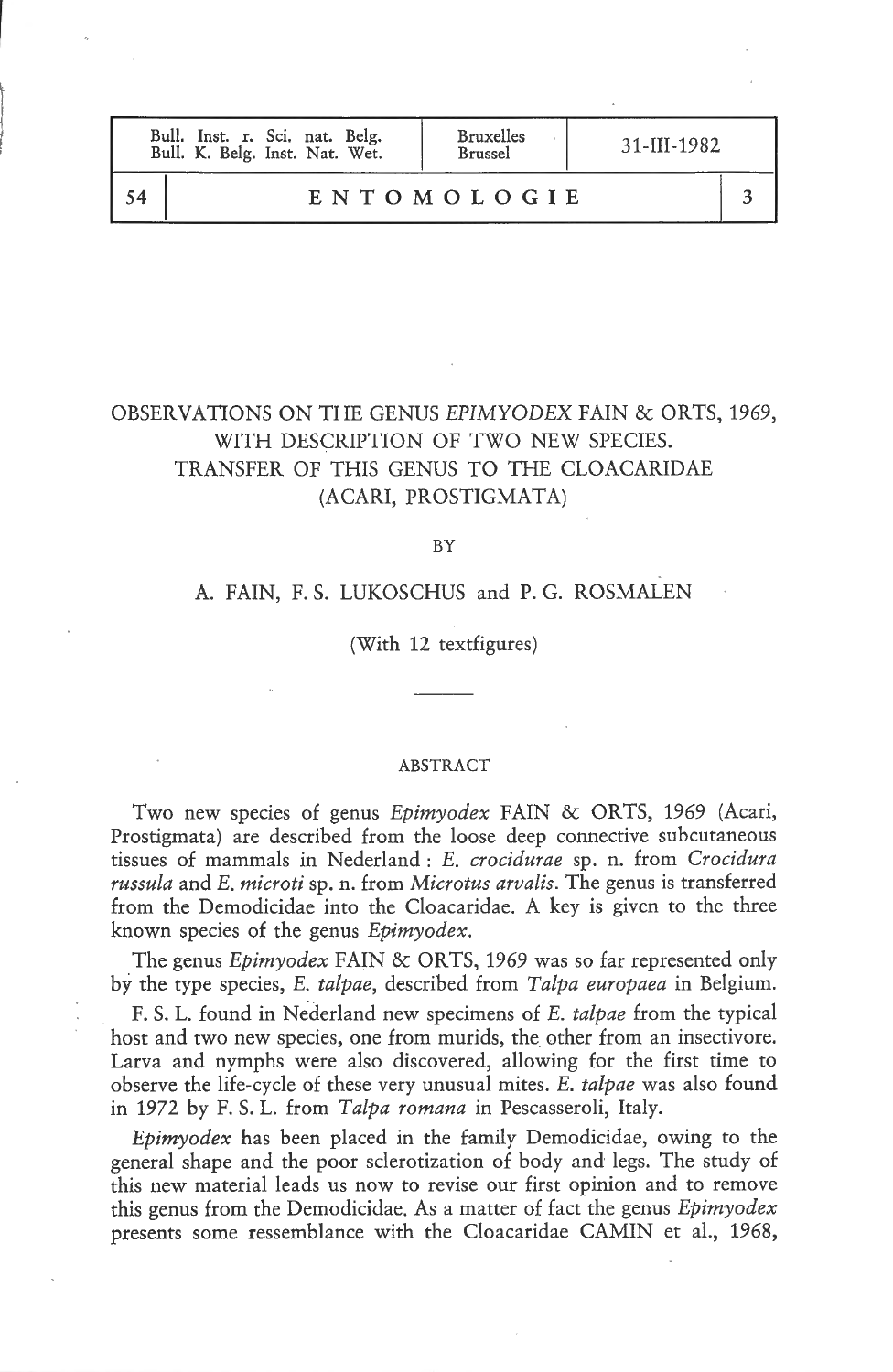a family of mites formed of 4 genera and 11 species, ail endoparasitic in turtles.

In table I we summarize the main characters of Epimyodex compared with those of Demodex and the Cloacaridae.

| Females                                                | Demodicidae<br><i>(Demodex</i> and<br>4 other genera)                                      | Cloacaridae<br>(4 genera,<br>11 species)                                  | Epimyodex<br>$(3$ species)                                                                    |  |
|--------------------------------------------------------|--------------------------------------------------------------------------------------------|---------------------------------------------------------------------------|-----------------------------------------------------------------------------------------------|--|
| IDIOSOMA :<br>$Shape$                                  | Narrow and<br>subcylindrical<br>in Demodex.<br>Variable<br>in other genera                 | Flattened<br>dorso-ventrally                                              | Slightly flattened<br>dorso-ventrally                                                         |  |
| Opisthosoma                                            | Long in Demodex.                                                                           | Very short                                                                | About 50 %<br>of body length                                                                  |  |
| Epimeres<br>Shape                                      | Forming coxae                                                                              | Long, directed<br>postero-internally                                      | Long, directed<br>postero-internally,<br>not forming<br>coxae                                 |  |
| Sclerotization                                         | Poor                                                                                       | Strong                                                                    | Poor                                                                                          |  |
| Epimeres I<br>Podonotal shield                         | Separate<br>Poorly sclerotized                                                             | Y-shaped<br>Well sclerotized                                              | Y-shaped<br>Very poorly                                                                       |  |
|                                                        |                                                                                            |                                                                           | sclerotized                                                                                   |  |
| Cuticular striations                                   | Well developed                                                                             | Absent                                                                    | Poorly developed,                                                                             |  |
| $Vulua$                                                | Between coxae IV<br>or slightly behind                                                     | Either dorsal,<br>postero-ventral<br>or terminal                          | inconstant<br>Terminal                                                                        |  |
| Posterior papillae<br>Chaetotaxy<br>$\sim$             | Absent                                                                                     | Present                                                                   | Present                                                                                       |  |
| Setae on<br>dorsal<br>$shield \dots \dots \dots \dots$ | Vestigial                                                                                  | Vestigial<br>and inconstant                                               | Vestigial                                                                                     |  |
| GNATHOSOMA:                                            |                                                                                            |                                                                           |                                                                                               |  |
| Size                                                   | Normally<br>developed                                                                      | Vestigial                                                                 | Very poorly<br>developed                                                                      |  |
| Situation                                              | Terminal                                                                                   | Ventral                                                                   | Ventral                                                                                       |  |
| Palps<br>Number of segments                            | 2 free and 1 fixed<br>(coxa)                                                               | Only the coxa                                                             | $(?)$ One free<br>segment                                                                     |  |
| Setae on apical seg-<br>ment                           | 3 to 5 small curved<br>retrorse spinelets<br>and several<br>other more apical<br>spinelets | Coxa with<br>a single<br>« pedipalp »<br>(long moveable<br>retrorse hook) | With a short bifid<br>or trifid curved<br>retrorse pedipalp<br>Vry small with<br>base bulbous |  |
| Chelicerae                                             | Styletlike                                                                                 | Absent                                                                    | Very small<br>with base<br>bulbous.                                                           |  |
| Pharyngeal bulb                                        | Present<br>(in Rhinodex?)                                                                  | Absent                                                                    | Absent                                                                                        |  |

TABLE <sup>1</sup>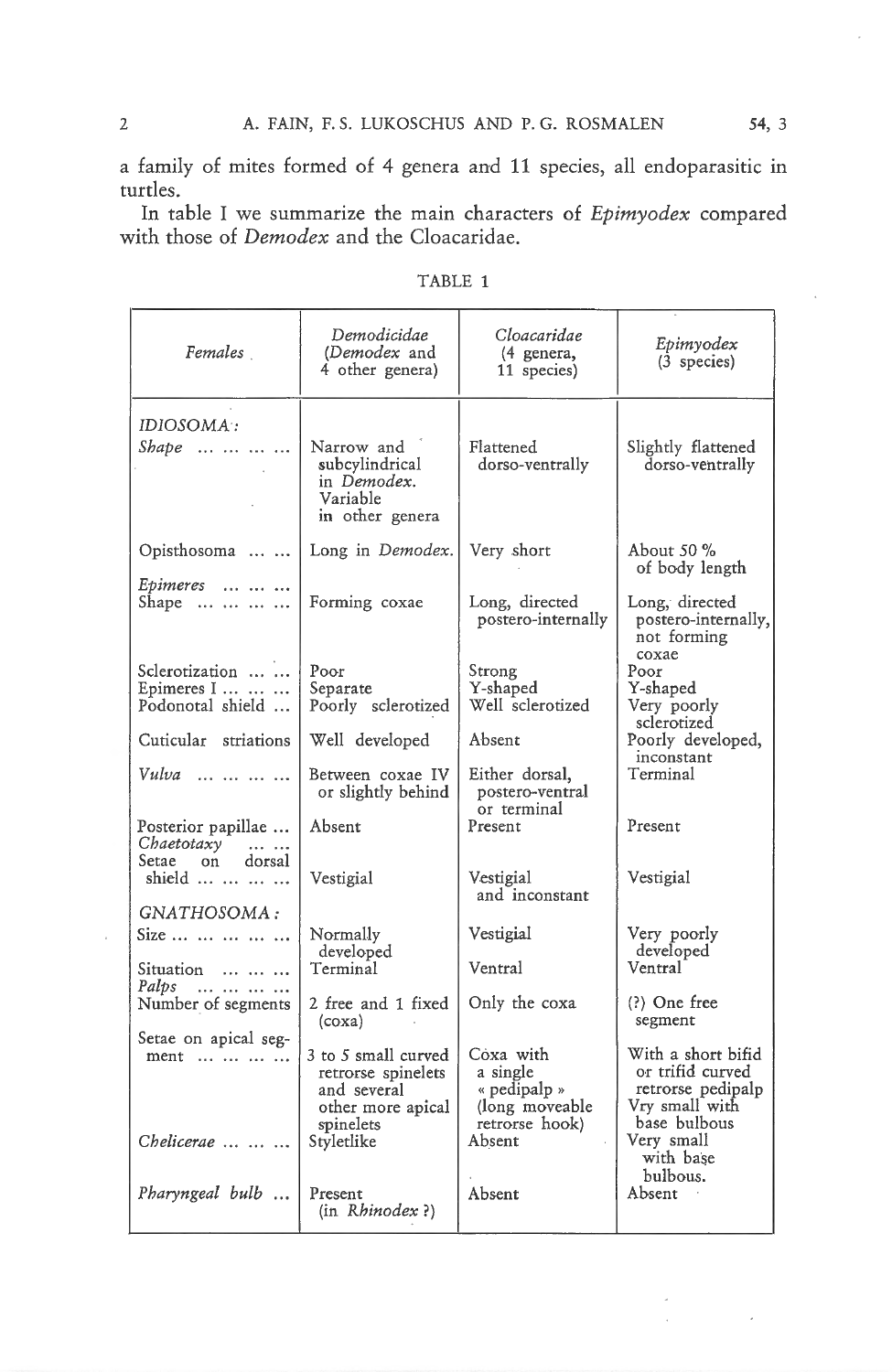| Females                                                     | Demodicidae<br>(Demodex and<br>4 other genera)       | Cloacaridae<br>(4 genera,<br>11 species) | Epimyodex<br>(3 species)                                                         |
|-------------------------------------------------------------|------------------------------------------------------|------------------------------------------|----------------------------------------------------------------------------------|
| Chaetotaxy on gna-<br>thosoma                               | Present                                              | Absent                                   | Absent                                                                           |
| LEGS:<br>Shape, size                                        | Very short                                           | Short and thick                          | Slender, relatively<br>long                                                      |
| Number of free seg-<br>$ments \ldots \ldots \ldots \ldots$  | 3 in Demodex;<br>2 in Pterodex;<br>5 in Rhinodex     | 4                                        | 5                                                                                |
| Tarsal claws                                                | and Stomatodex<br>A pair<br>of modified claws        | Absent                                   | A pair of normal,<br>curved claws                                                |
| CHAETOTAXY:<br>(legs I-IV)<br>On tarsus                     | Absent                                               | 4 to 6 setae                             | 3 short conical                                                                  |
| On tibia                                                    | Absent                                               | 1 or 2 spinelets                         | dorsal spines<br>2 conical lateral<br>spines (an<br>anterior and a<br>posterior) |
| Solenidia on tarsi<br>I-II.<br>المتواطن المتواطنة           | Present                                              | Absent                                   | Absent                                                                           |
| <b>NYMPHS</b><br>AND LARVAE:<br>Number of leg seg-<br>ments | Unsegmented<br>to 2 segments<br>(Unknown in          | 4                                        | 3                                                                                |
| Coxae                                                       | Rhinodex)<br>Not sclerotized                         | Epimeres<br>as in adults                 | Epimeres as in<br>adults but<br>epimeres I free                                  |
| Tarsal claws<br>Solenidia on legs                           | Present                                              | Absent                                   | Absent                                                                           |
| I-II                                                        | Present                                              | Absent                                   | Absent                                                                           |
| $BIOTOPE$                                                   | Pilous follicle and<br>sebaceous glands<br>(mammals) | Cloaca or muscles<br>(turtles)           | Deep loose<br>connective<br>subcutaneous or<br>perimuscular<br>tissues (mammals) |

TABLE I (suite et fin)

## SYSTEMATIC POSITION OF GENUS EPIMYODEX

Considering the characters of the three groups of mites (Epimyodex, Demodicidae and Cloacaridae) it appears clearly that Epimyodex is closer to the Cloacaridae than to Demodex. The most important characters that are shared by the first two groups are : the absence or the vestigial aspect of the gnathosoma and of the chelicerae, the presence of <sup>a</sup> palpai spine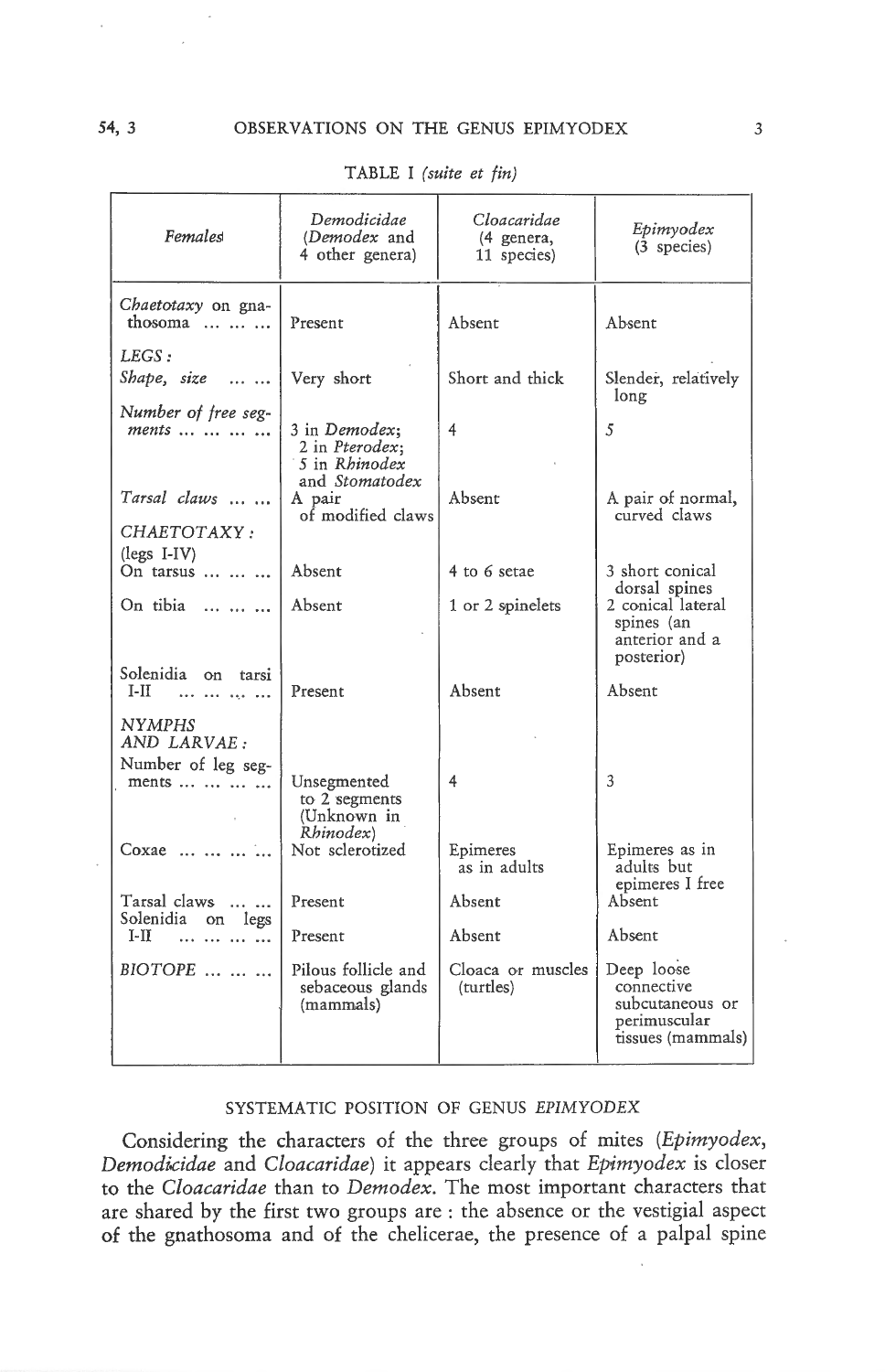(pedipalp) (either simple, bifid, or trifid), the shape of the epimeres, not forming true coxae, the posterior situation of vulva (either postero-ventral, terminal or dorsal), the flattened shape of the body, the shape and the chaetotaxy of the legs, the aspect of the nymphs and the larva.

We think therefore that *Epimyodex* should be removed from the Demodicidae and transferred in the Cloacaridae. However, owing to certain<br>important differences existing between Epimyodex and the Cloacaridae we erect a new subfamily, Epimyodicinae for this genus.

#### EPIMYODICINAE subf. nov.

Definition. — With the characters of the Cloacaridae except for the following différences : Dorsal plates, ventral cuticle and legs very poorly sclerotized, palpai spine (« pedipalp ») much shorter, curved and bifid or trifid, presence of vestigial chelicerae, opisthosoma relatively much longer, legs longer and narrower with <sup>a</sup> pair of tarsal claws and with setae on tarsi and tibiae disposed differently.

Type genus. — Epimyodex talpae FAIN and ORTS, 1969.

Life-cycle of Epimyodex

We have observed nymphs and larvae. The nymph resembles closely the female except for the absence of the vulva, the shape of epimeres I remaining free and the absence of claws on leg tarsi. The larva is similar to the nymph but leg IV are lacking.

The transmission of the mite from host to host is still unknown. The two most likely ways of pénétration of the mite into <sup>a</sup> new host seem to be the transplacentar infection during the pregnancy of the host or the transmission by contaminated sperm during the copulation of the hosts, as it has been suggested for Cloacarus spp.

In order to check the exact situation of the mites in the hosts we have carefully examined 48 moles. Among those 21 were found infested. No mites were found in <sup>12</sup> subadult moles examined. In <sup>5</sup> gravid moles mites were not found in the uterus, in the connective tissues around the foetus nor in the skin of the foetus. The normal habitat of E. talpae is the loose deep connective tissues situated under the skin, on dorsal side of lumbal region. In three gravid moles and in one Peromyscus leucopus some specimens were found on venter near vulva and on inner side of femur of hind legs. In one male mole two mites were found in the preputial gland. No lesions were found in tissues invaded by the mites.

## Key to the genus Epimyodex

## F e m a <sup>1</sup> e <sup>s</sup>

1. With <sup>a</sup> pair of well-developed terminal papillae. Pedipalp with <sup>3</sup> distinct prongs. Podonotal plate with 4-5 pairs of small paramedian ringlets. From Talpa europaea  $\ldots$   $\ldots$   $\ldots$  E. talpae FAIN & ORTS, 1969.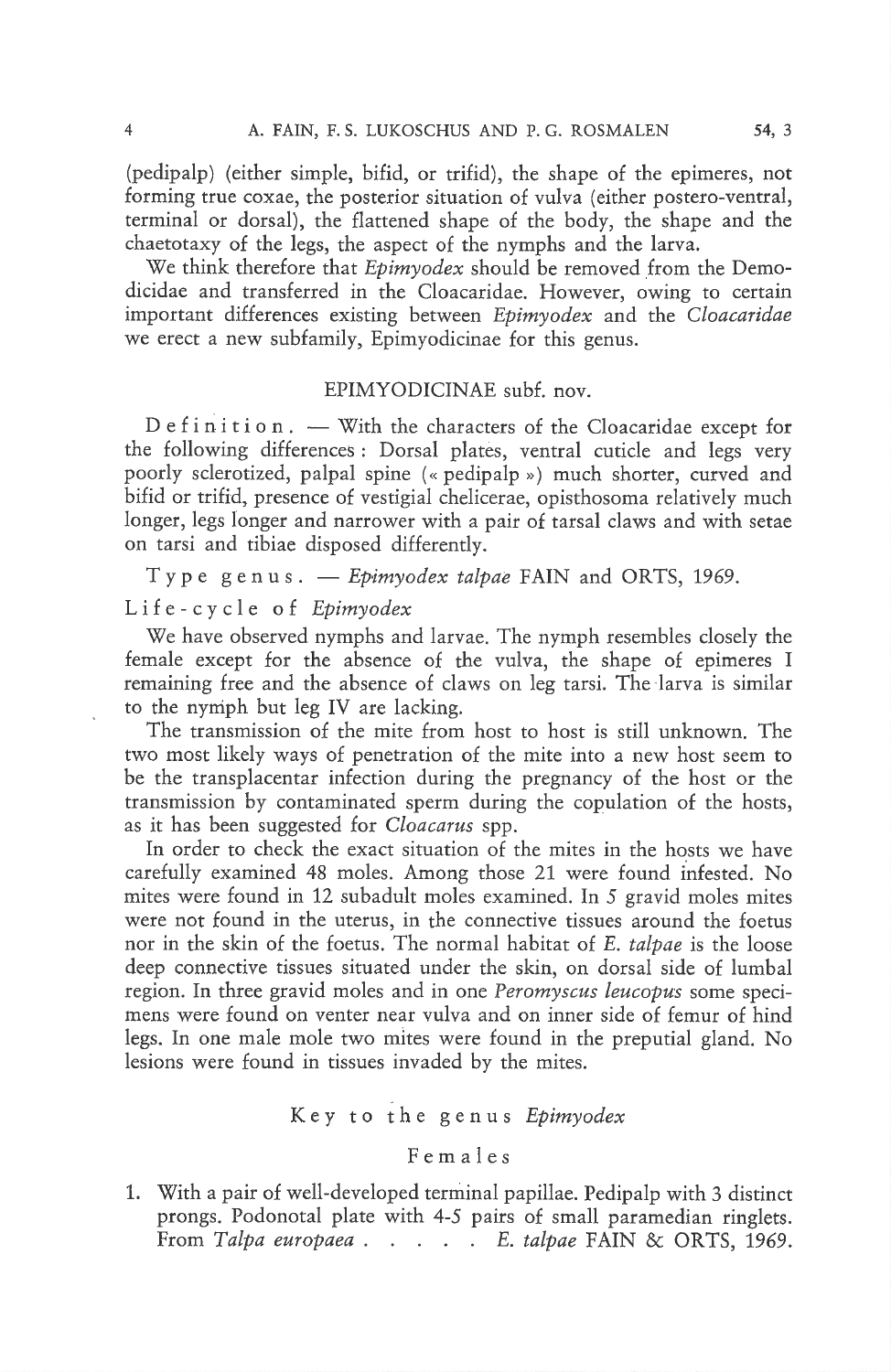54, 3

Posterior papillae very small. Pedipalps with 2 distinct prongs. Podo-<br>notal plate with either 10-17 pairs of very small paramedian ringlets or with only one pair of ringlets  $\cdots$   $\cdots$   $\cdots$   $\cdots$   $\cdots$   $\cdots$  2.

2. Podonotal plate with 10-17 pairs of paramedian well-distinct ringlets. From Microtus arvalis and Apodemus sylvaticus . . E. microti sp. n. Podonotal plate with only one pair of small rings. From Crocidura russula . . . . . . . . . . . . . E. crocidurae sp. n.

## Maies

1. Genital aperture in the anterior part of podonotal plate. Pedipalps with 3 prongs.  $\ldots$   $\ldots$   $\ldots$   $\ldots$   $\ldots$   $\ldots$   $\ldots$   $\ldots$   $\ldots$   $\ldots$   $\ldots$   $\ldots$   $\ldots$   $\ldots$   $\ldots$   $\ldots$   $\ldots$   $\ldots$   $\ldots$   $\ldots$   $\ldots$   $\ldots$   $\ldots$   $\ldots$   $\ldots$   $\ldots$   $\ldots$   $\ldots$   $\ldots$   $\ldots$   $\ldots$   $\ldots$   $\ldots$   $\ldots$   $\$ Genital aperture situated on posterior margin of podonotal plate . 2. 2. Tarsi with <sup>a</sup> pair of well-developed claws. Pedipalps well developed. Podonotal plate not striated and with 11-18 pairs of ringlets . . . E. microti sp. n. Tarsi with very small, almost vestigial claws. Pedipalps very small. Podonotal plate striated in its posterior half and bearing only one pair of ringlets  $\ldots$  . . . . . . . . . E. crocidurae sp. n.

# 1. Epimyodex crocidurae spec. nov.

F e m a l e (figs. 1, 2, 9, 10). — Holotype 194  $\mu$  long and 96  $\mu$  wide. In one paratype  $186 \times 92 \mu$ . Cuticule very poorly sclerotized. D o r s u m : Anterior part with a very poorly distinct shield 85  $\mu$  long and 60  $\mu$  wide. This shield bears one pair of small anterior and paramedian ringlets and an indistinct antero-median pattern. Opisthonotum with indistinct striations. Venter: Epimeres <sup>I</sup> fused in Y, other epimeres free, directed postero-internally. Epimeres with a clear spot in their basai half. Vulva terminal, flanked by a pair of small terminal papillae. Legs: with 5 free segments inserted turtle-like. Tarsi I-IV with 2 small curved normallyformed claws and <sup>3</sup> dorsal spines; tibiae I-IV with 2 spines, an anterior cerae ovoid ending in a narrow digit bearing indistinct teeth. Pedipalps small, formed of short bifid and recurved sclerites inserted on <sup>a</sup> short palpai segment. Pharyngeal bulb and gnathosomal setae absent.

Male (fig. 3). — Allotype 165  $\mu$  long, 90  $\mu$  wide. In 2 paratypes  $160 \times 80$   $\mu$  and  $170 \times 90$   $\mu$ . Dorsum: Podonotal shield 70  $\mu$  long and 54  $\mu$  wide, poorly sclerotized in its anterior half and finely striated in its posterior half. This striation is also present on soft cuticle along posterior margins of the shield. A pair of ringlets is visible in the anterior half of the shield which also bears a median poorly defined structure. A transverse furrow is present in the middle of the shield. Maie orifice situated immediately behind posterior margin of the shield; sclerotized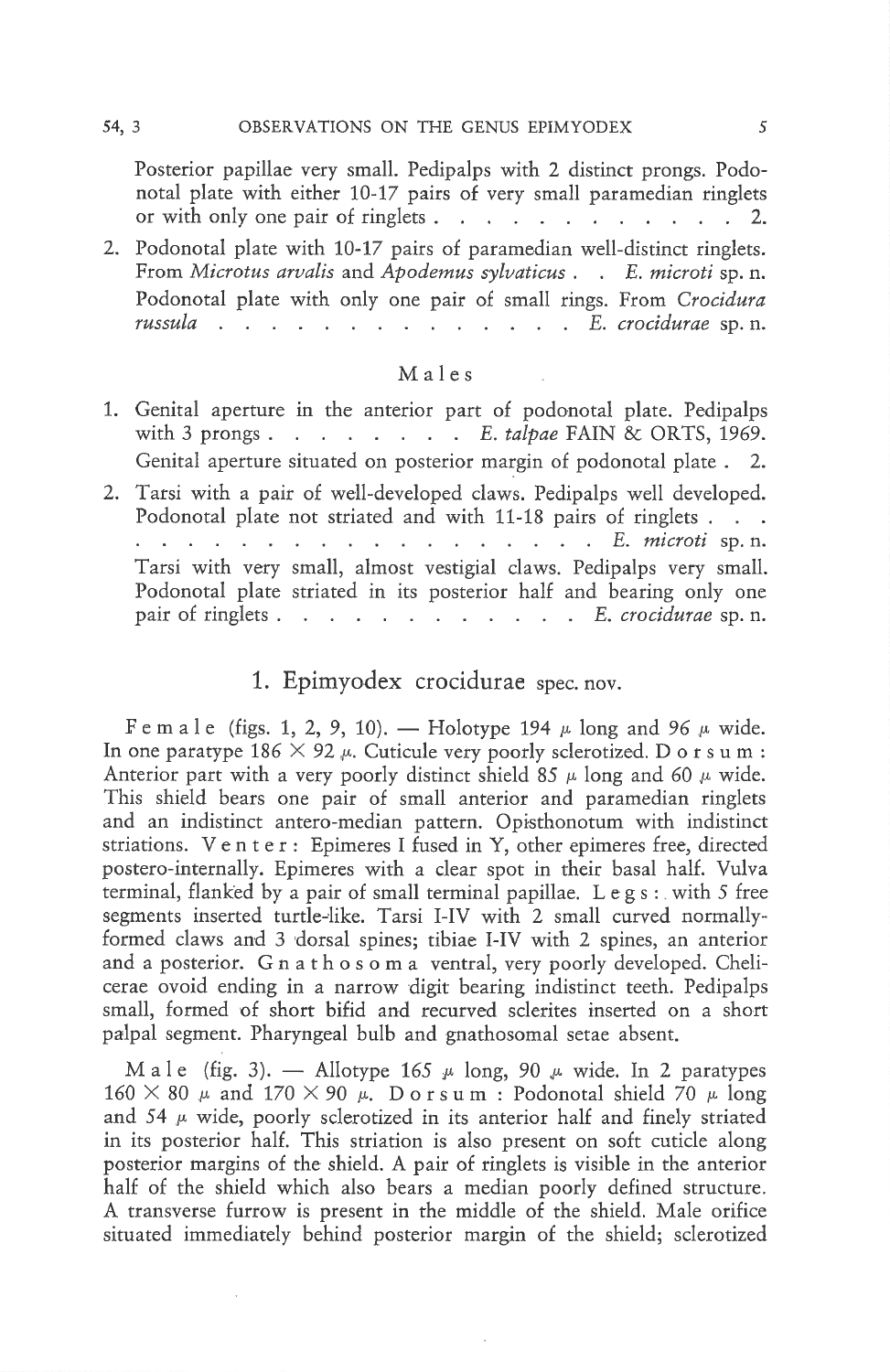penis 12  $\mu$  long, total length including soft sheat 50  $\mu$ . Anus and terminal papillae absent. Venter as in female. Legs as in female but the tarsal claws are very small, almost vestigial. Pedipalps very small, almost vestigial. Chelicerae as in female.



Fig. 1-3. - Epimyodex crocidurae sp. n. Fig. 1-2 : Female; 1, ventral view; 2, dorsal view. Fig. 3 : Maie, dorsal view.

Nymph. — Length 187  $\mu$ , width 95  $\mu$ . General aspect as in female but the epimeres I are free, the shield is not distinct, the legs are reduced and do not bear claws. The tibio-tarsi bear <sup>8</sup> spines (legs I-II) or <sup>7</sup> spines (legs III-IV). Gnathosoma similar as in adults but less sclerotized and with vestigial pedipalps.

L a r v a (fig. 7). — Length 135  $\mu$  long, 78  $\mu$  wide. Posterior extremity truncate. Cuticle without striations but bearing minute surelevations in the region of opisthosoma. Structure of epimeres and legs as in the nymph. Anterior part of body with <sup>a</sup> rounded orifice resembling <sup>a</sup> sucker. Gnathosoma not observed.

#### Host and locality:

Holotype from Crocidura russula, Nijmegen, Nederland, 21 February, 1971; <sup>1</sup> female paratype, allotype and 3 male paratypes from the same host and locality, 20-21 February 1971; <sup>1</sup> larva and <sup>1</sup> nymph, same host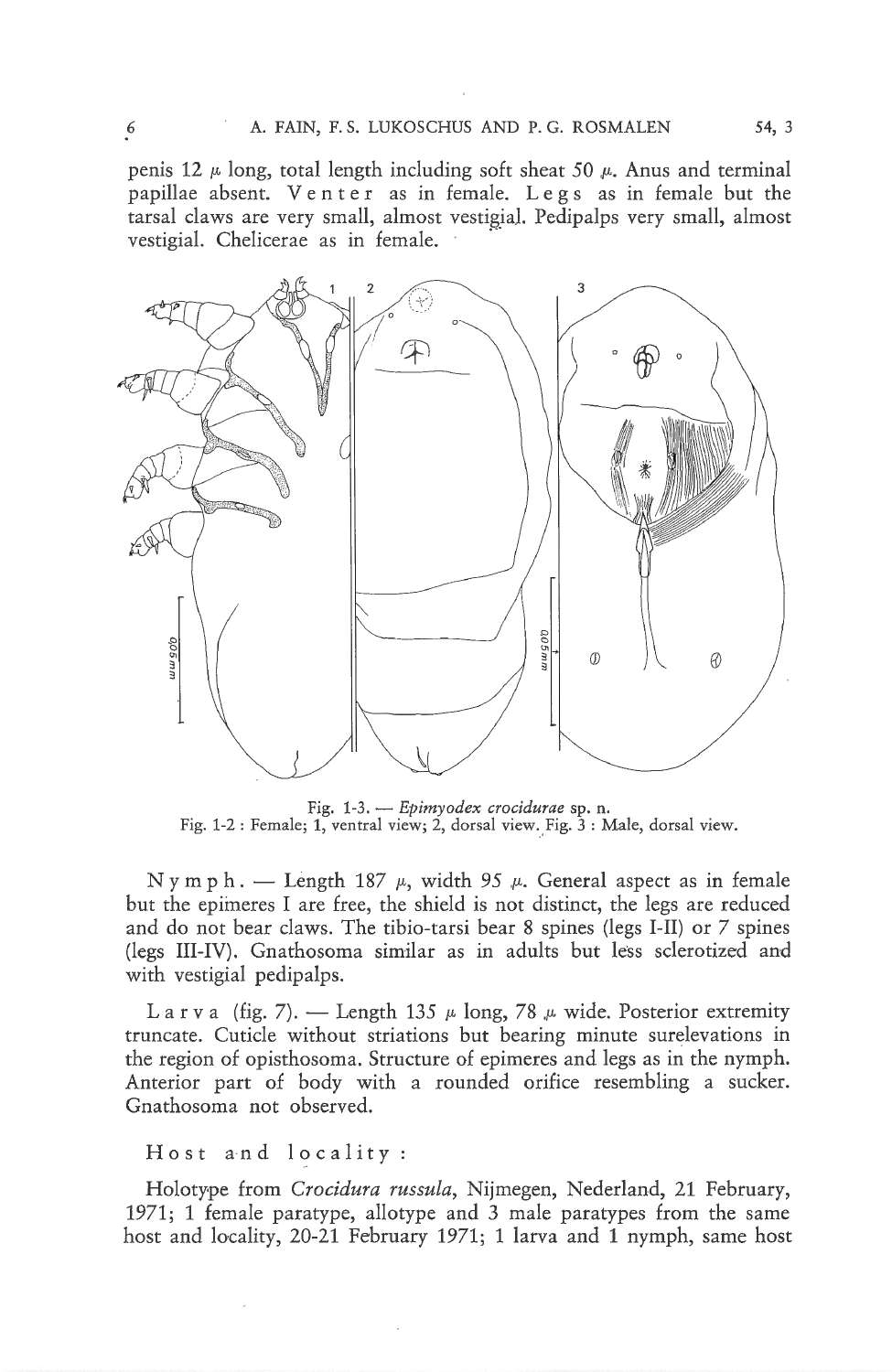and locality, 23 October 1973; <sup>5</sup> females from same host in Schayk, Nederland, October and December 1974. Types in Rijksmuseum van Natuurlijke Historie, Leiden. Paratype male in the Institut royal des Sciences naturelles de Belgique, Bruxelles, Belgium.



Fig. 4-6. - Epimyodex microti sp. n. Fig. 4-5 : Female; 4, ventral view; 5, dorsal view. Fig. 6 : Male, dorsal view.

# 2. Epimyodex microti spec. nov.

F e m a l e (figs. 4, 5, 11, 12). — Holotype 200  $\mu$  long and 92  $\mu$  wide. Measurements in 20 paratypes : 196-213  $\mu$  and 83-101  $\mu$ . Cuticle very weak. D o r s u m : Prodonotal plate very poorly sclerotized, 90  $\mu$  long, 61  $\mu$  wide (in the paratypes : 87-94  $\mu$  long and 59-62  $\mu$  wide) bearing an indistinct median pattern, 13 pairs of paramedian very small darked ringlets (10 to 17 in paratypes) and 3 pairs of more anterior larger ringlets.<br>There are indistinct striations on soft parts of dorsum. Venter: Epimeres I fused in Y, other epimeres free and directed obliquely backwards. All these epimeres have <sup>a</sup> clear spot near their bases. Vulva terminal flanked by <sup>2</sup> small papillae. Anus absent. Legs: with <sup>5</sup> free segments, inserted turtle-like. Tarsi I-IV with <sup>2</sup> equal and normal apical claws and <sup>3</sup> dorsal spines; tibiae I-IV with an anterior and <sup>a</sup> posterior spine. Gnathosoma ventral, very poorly developed; its posterior border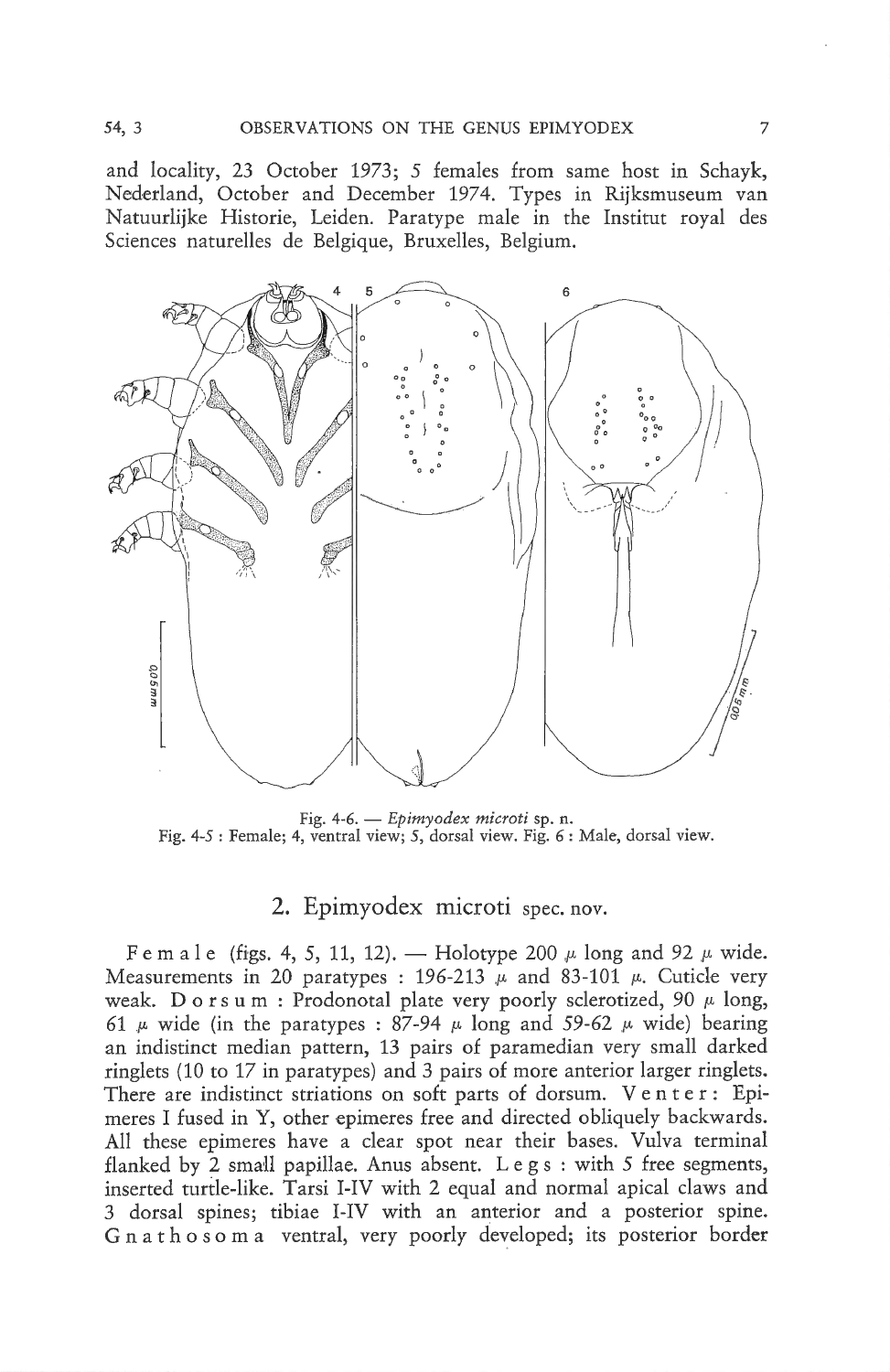more or less W-shaped. Chelicerae ovoid short, attenuated apically where they end into several very small hardly visible teeth. Pedipalp consisting in <sup>a</sup> bifid recurved sclerotized process situated on <sup>a</sup> very short palpai segment. Pharyngeal bulb, gnathosoma setae and supracoxal spines absent.



Fig. 7-8. - Fig. 7: Epimyodex crocidurae sp. n., Larva, ventral view. Fig. 8 : Epimyodex microti, sp. n., Nymph, ventral view.

Male (figs. 6). — Allotype 180  $\mu$  long, 105  $\mu$  wide. In 4 paratypes 177-182  $\mu$  × 102-115  $\mu$ . Shape as in female. Dorsum : Shield 65  $\mu$ long, 59  $\mu$  wide with an indistinct median pattern and 10-14 pairs of paramedian ringlets or dark spots disposed in two irregular files (in paratypes 12 to 17 pairs). In some specimens there is a transverse furrow at level of trochanters IV. Genital opening immediately behind dorsal shield. Sclerotized penis slightly curved,  $18-20$   $\mu$  long, prolonged by a soft sheat,  $25-30 \mu$  long. Anus and terminal papillae absent. An irregular striation, never annular, is visible in some specimens. Venter : As in female but tibial spines larger and tarsal claws smaller. Pedipalps smaller than in female with <sup>2</sup> unequal prongs.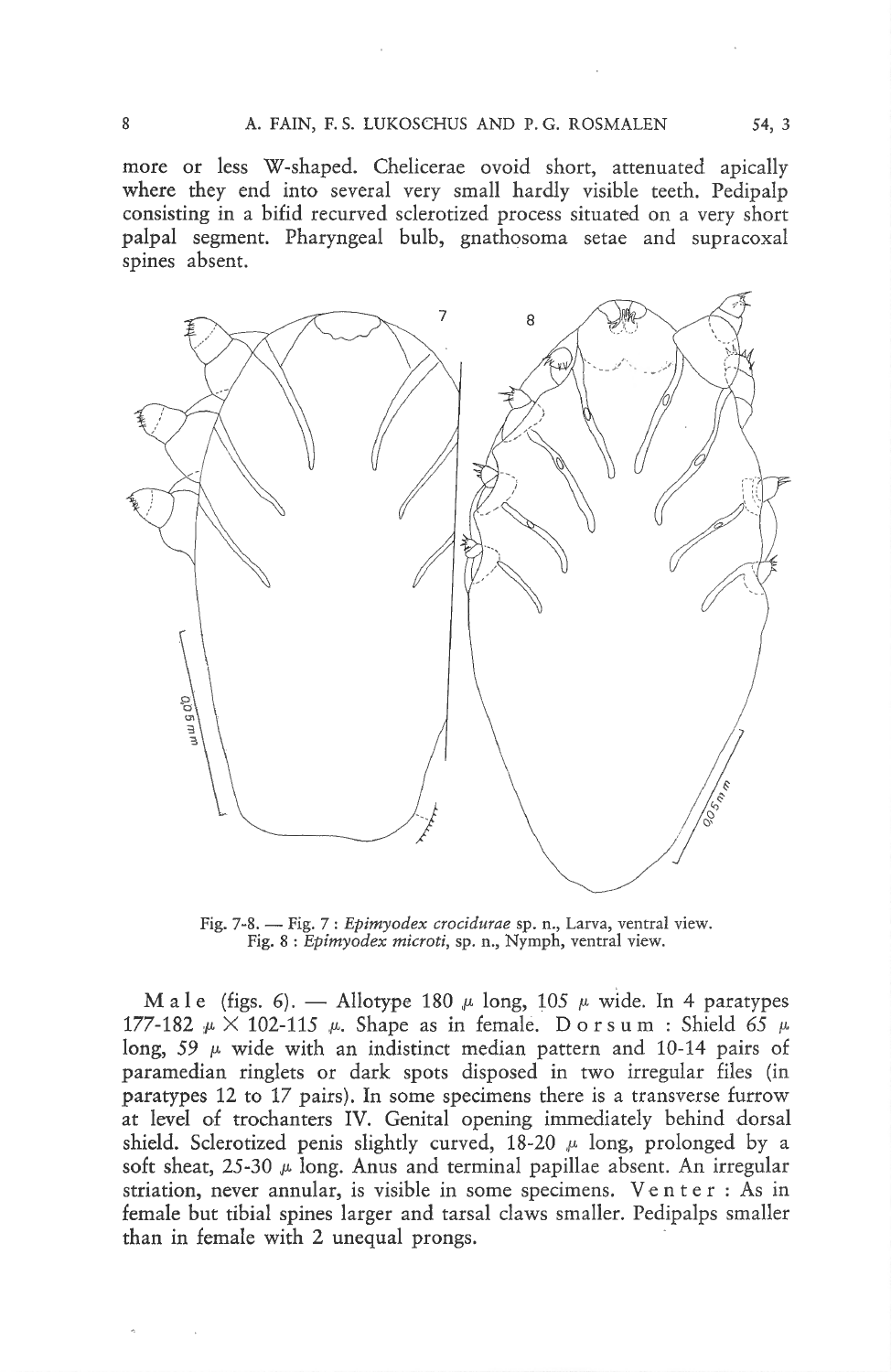N y m p h s (fig. 8). — Length 198  $\mu$ , width 106  $\mu$ . Shape as in female. Dorsum without shield, spots and striations. Ail epimeres free, less sclerotized than in female. Epimeres IV without white spots Legs with three free segments, oriented as in adults; apical segments with <sup>4</sup> spines (leg III-IV) or 5 spines (legs I-II). Gnathosoma as in adults but with the posterior border not sclerotized. Anus, genital opening and papillae lacking.



Fig. 9-12. — Fig. 9-10 : Epimyodex crocidurae sp. n., Female; 9, tibia and tarsus I, in latéral view; 10, gnathosoma, ventral view. Fig. 11-12 : Epimyodex microti sp. n., Female; 11, tibia and tarsus I, in latéral view; 12, gnathosoma, ventral view.

Host and locality:

1) Holotype from Microtus arvalis, Nijmegen, Nederland, January, 1971, 36 paratypes female, allotype and 5 paratypes male from the same host